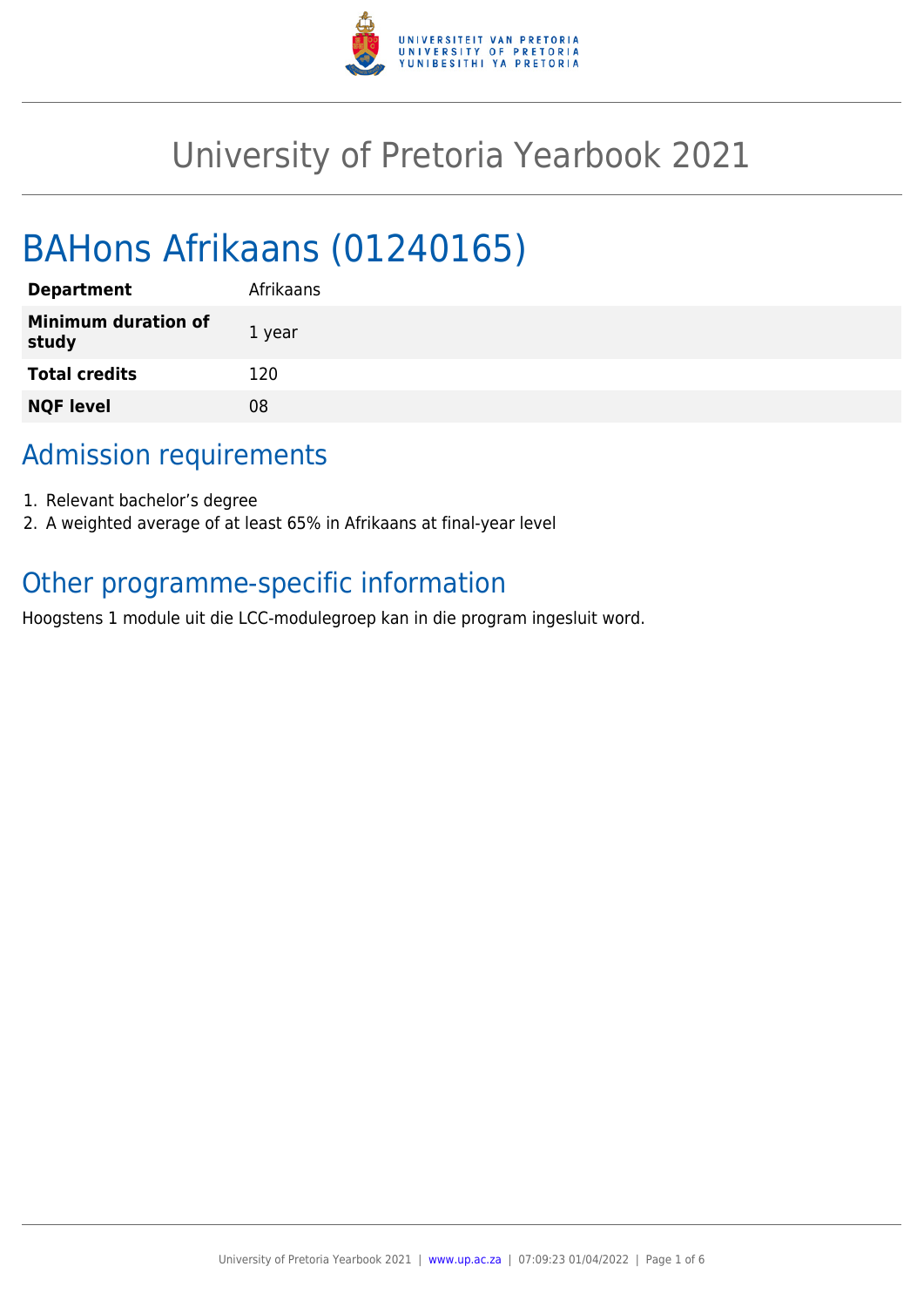

# Curriculum: Final year

# **Minimum credits: 120**

LCC 732 is verpligtend.

# **Core modules**

### **Afrikaanse skeppende skryfwerk 711 (AFR 711)**

| <b>Module credits</b>         | 20.00                            |
|-------------------------------|----------------------------------|
| <b>NQF Level</b>              | 08                               |
| <b>Prerequisites</b>          | No prerequisites.                |
| <b>Contact time</b>           | 1 lecture per week               |
| <b>Language of tuition</b>    | Module is presented in Afrikaans |
| <b>Department</b>             | Afrikaans                        |
| <b>Period of presentation</b> | Year                             |

#### **Module content**

#### Afrikaanse skeppende skryfwerk

Die vermoë om bellettristiese tekste (prosa en/of poësie) te kan skryf word ontwikkel deur die bestudering en toepassing van verskillende skryftegnieke en -strategieë in werkswinkelverband; vertaling van tekste; kritiese analise van gevestigde skrywers se werk mbt teks- en genrekenmerke en skryftegnieke; die skryf, herskryf en afronding van eie tekste; kritiese en kreatiewe beoordeling van eie en medestudente se tekste; bestudering van teorieë en opvattings oor kreatiwiteit en die skryfproses; kennis van die keurings- en publikasieproses en manuskripvoorbereiding.

# **Afrikaanse taalkunde (1) 714 (AFR 714)**

| <b>Module credits</b>         | 20.00                            |
|-------------------------------|----------------------------------|
| <b>NQF Level</b>              | 08                               |
| <b>Prerequisites</b>          | No prerequisites.                |
| <b>Contact time</b>           | 1 lecture per week               |
| <b>Language of tuition</b>    | Module is presented in Afrikaans |
| <b>Department</b>             | Afrikaans                        |
| <b>Period of presentation</b> | Year                             |

#### **Module content**

Afrikaanse historiese taalkunde

Teoretiese oorsig van taalverandering in die algemeen en meer spesifiek toegepas op die ontwikkeling van Afrikaans. Spesiale aandag word ook gewy aan standaardisering en die konstruksie van identiteit.

# **Afrikaanse taalkunde (2) 715 (AFR 715)**

| <b>Module credits</b> | 20.00 |
|-----------------------|-------|
|-----------------------|-------|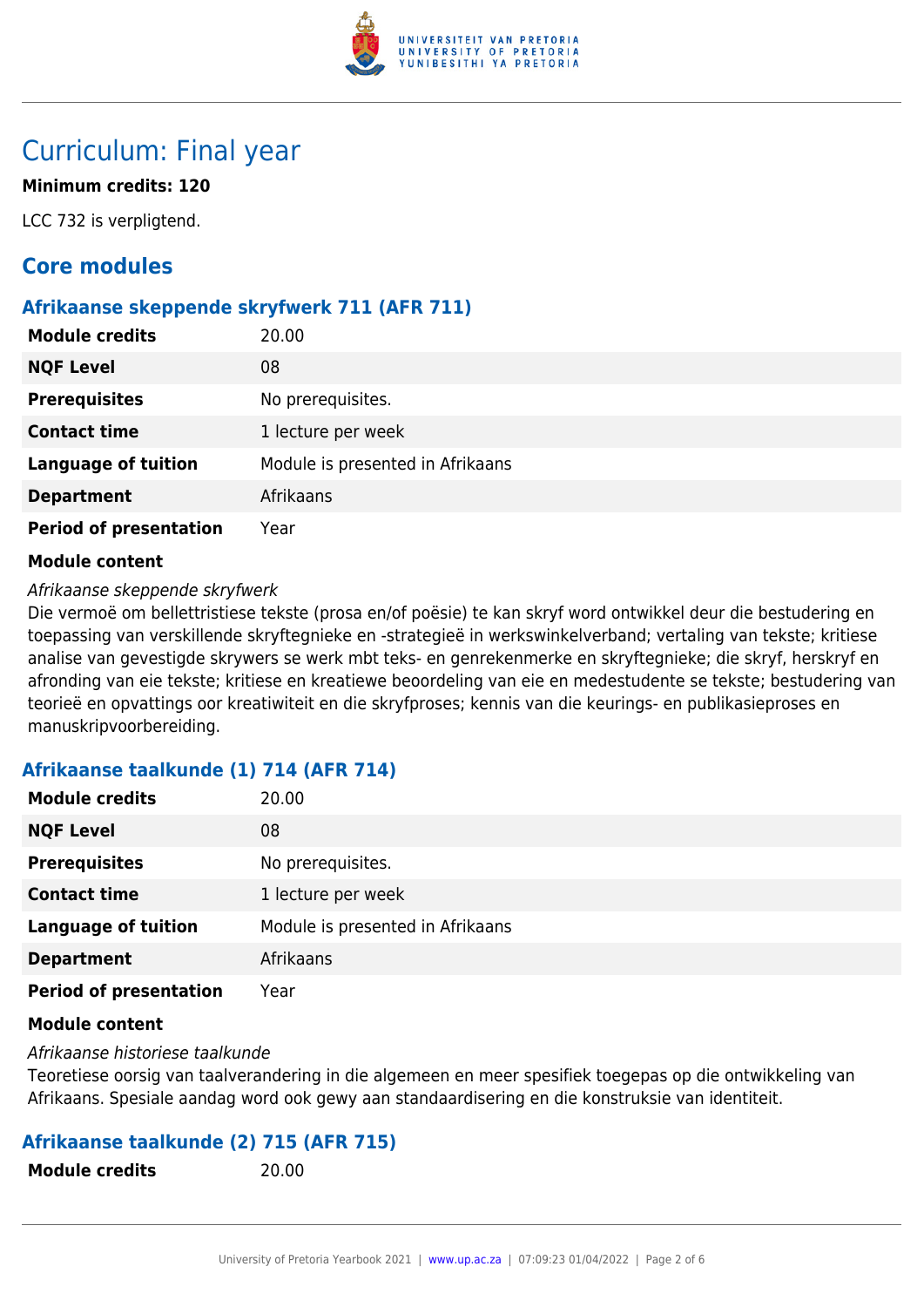

| <b>NQF Level</b>              | 08                               |
|-------------------------------|----------------------------------|
| <b>Prerequisites</b>          | No prerequisites.                |
| <b>Language of tuition</b>    | Module is presented in Afrikaans |
| <b>Department</b>             | Afrikaans                        |
| <b>Period of presentation</b> | Year                             |

#### **Module content**

Die Afrikaanse semantiek, leksikale semantiek en leksikologie

'n Grondige oorsig word gegee oor die ontwikkeling van die onderskeie vakgebiede. Taal, betekenis en konteks word in samehang beskou. Die kognitiewe semantiek word in besonderhede behandel. Kwessies eie aan Afrikaanse taalverskynsels en woordeskat word aangeraak.

# **Afrikaanse taalkunde (3) 716 (AFR 716)**

| <b>NQF Level</b><br>08                                         |  |
|----------------------------------------------------------------|--|
| <b>Prerequisites</b><br>No prerequisites.                      |  |
| Module is presented in Afrikaans<br><b>Language of tuition</b> |  |
| Afrikaans<br><b>Department</b>                                 |  |
| <b>Period of presentation</b><br>Year                          |  |

#### **Module content**

Kognitiewe grammatika:

Daar word gekyk na die vooronderstellings van die kognitiewe linguistiek en een van die beskrywingsraamwerke in die veld, kognitiewe grammatika, word indrigend bestudeer. Verskillende morfologiese en sintaktiese konstruksies word daarna vanuit hierdie raamwerk beskryf sodat studente uiteindelik in staat sal wees om sulke beskrywings selfstandig te doen.

# **Afrikaanse taalkunde (4) 717 (AFR 717)**

| <b>Module credits</b>         | 20.00                            |
|-------------------------------|----------------------------------|
| <b>NQF Level</b>              | 08                               |
| <b>Prerequisites</b>          | No prerequisites.                |
| <b>Language of tuition</b>    | Module is presented in Afrikaans |
| <b>Department</b>             | Afrikaans                        |
| <b>Period of presentation</b> | Year                             |

#### **Module content**

Rekenaarlinguistiek en korpuslinguistiek

Die maniere waarop die rekenaar ingespan word in hedendaagse Afrikaanse taalondersoek word bekyk. Die gebruik van elektroniese korpora in die opstel van byvoorbeeld taalverwerwingskursusse en in taalkundige ondersoeke van allerlei aard (semanties, sintakties, morfologies, ens) word ondersoek. Navorsingsprojek word onderneem.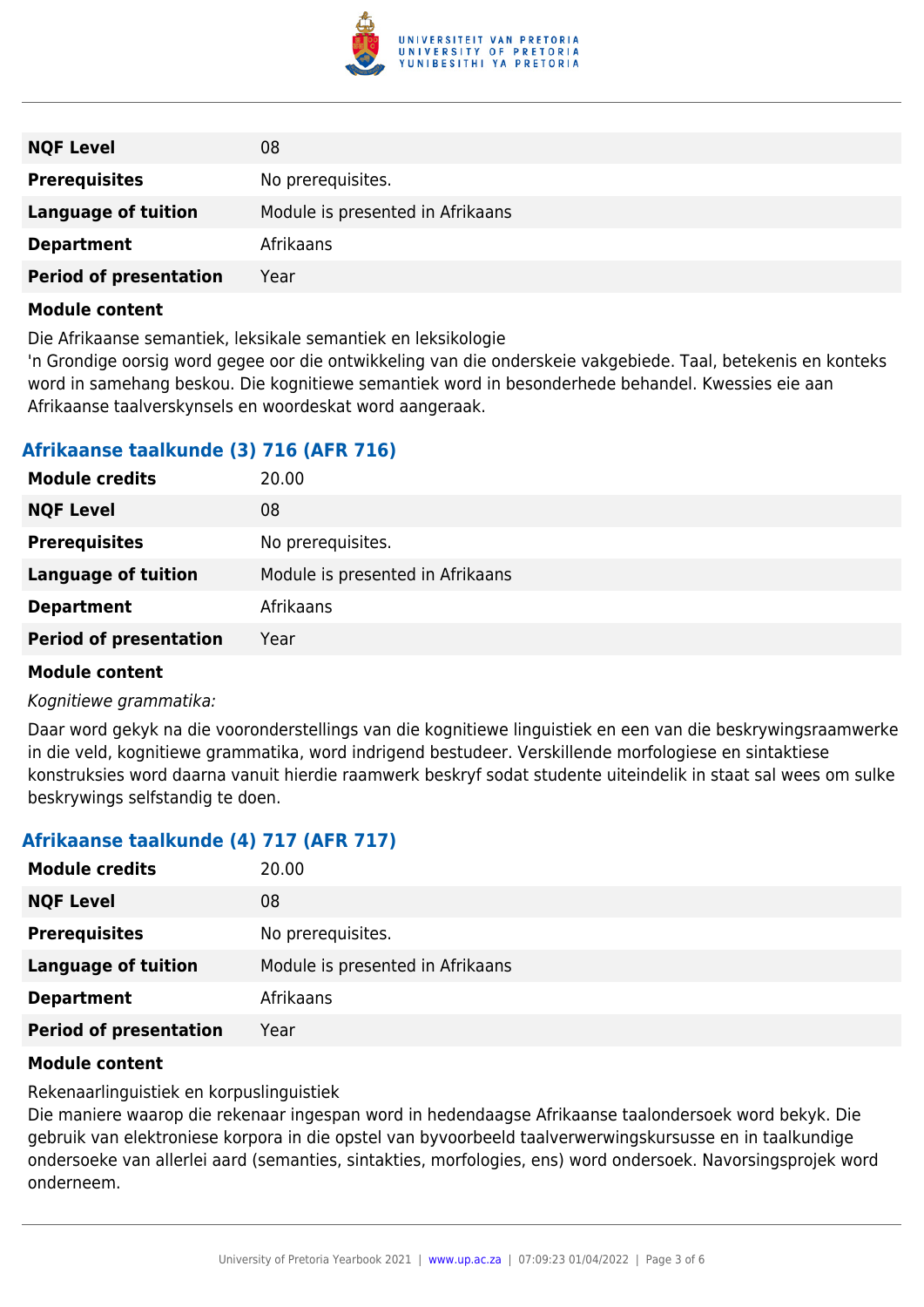

#### **Afrikaanse drama 718 (AFR 718)**

| <b>Module credits</b>         | 20.00                            |
|-------------------------------|----------------------------------|
| <b>NQF Level</b>              | 08                               |
| <b>Prerequisites</b>          | No prerequisites.                |
| <b>Contact time</b>           | 1 lecture per week               |
| <b>Language of tuition</b>    | Module is presented in Afrikaans |
| <b>Department</b>             | Afrikaans                        |
| <b>Period of presentation</b> | Year                             |

#### **Module content**

'n Studie van die Afrikaanse drama met toespitsing op die Afrikaanse toneel, radio, televisie en film. In oorleg met die studente word leerplan bestaande uit aantal oeuvre- en tematologiese studies saamgestel.

# **Afrikaanse poësie 755 (AFR 755)**

| <b>Module credits</b>         | 20.00                            |
|-------------------------------|----------------------------------|
| <b>NQF Level</b>              | 08                               |
| <b>Prerequisites</b>          | No prerequisites.                |
| <b>Contact time</b>           | 1 lecture per week               |
| <b>Language of tuition</b>    | Module is presented in Afrikaans |
| <b>Department</b>             | Afrikaans                        |
| <b>Period of presentation</b> | Year                             |

#### **Module content**

Voëlvlug oor die Afrikaanse poësie van voor 1900 tot vandag; sisteme, periodisering, kanon(s) en kanoniseringsmeganismes, (hedendaagse) benaderingswyses en leesstrategieë, tradisies, gesprekke, oeuvres; intensiewe bestudering van enkele oeuvres/digbundels en temas.

# **Afrikaanse prosa 756 (AFR 756)**

| <b>Module credits</b>         | 20.00                            |
|-------------------------------|----------------------------------|
| <b>NQF Level</b>              | 08                               |
| <b>Prerequisites</b>          | No prerequisites.                |
| <b>Contact time</b>           | 1 seminar per week               |
| <b>Language of tuition</b>    | Module is presented in Afrikaans |
| <b>Department</b>             | Afrikaans                        |
| <b>Period of presentation</b> | Year                             |

#### **Module content**

Die vak behels seleksies uit die Afrikaanse prosatradisie. In oorleg met die studente word leerplan bestaande uit aantal oeuvre- en tematologiese studies saamgestel.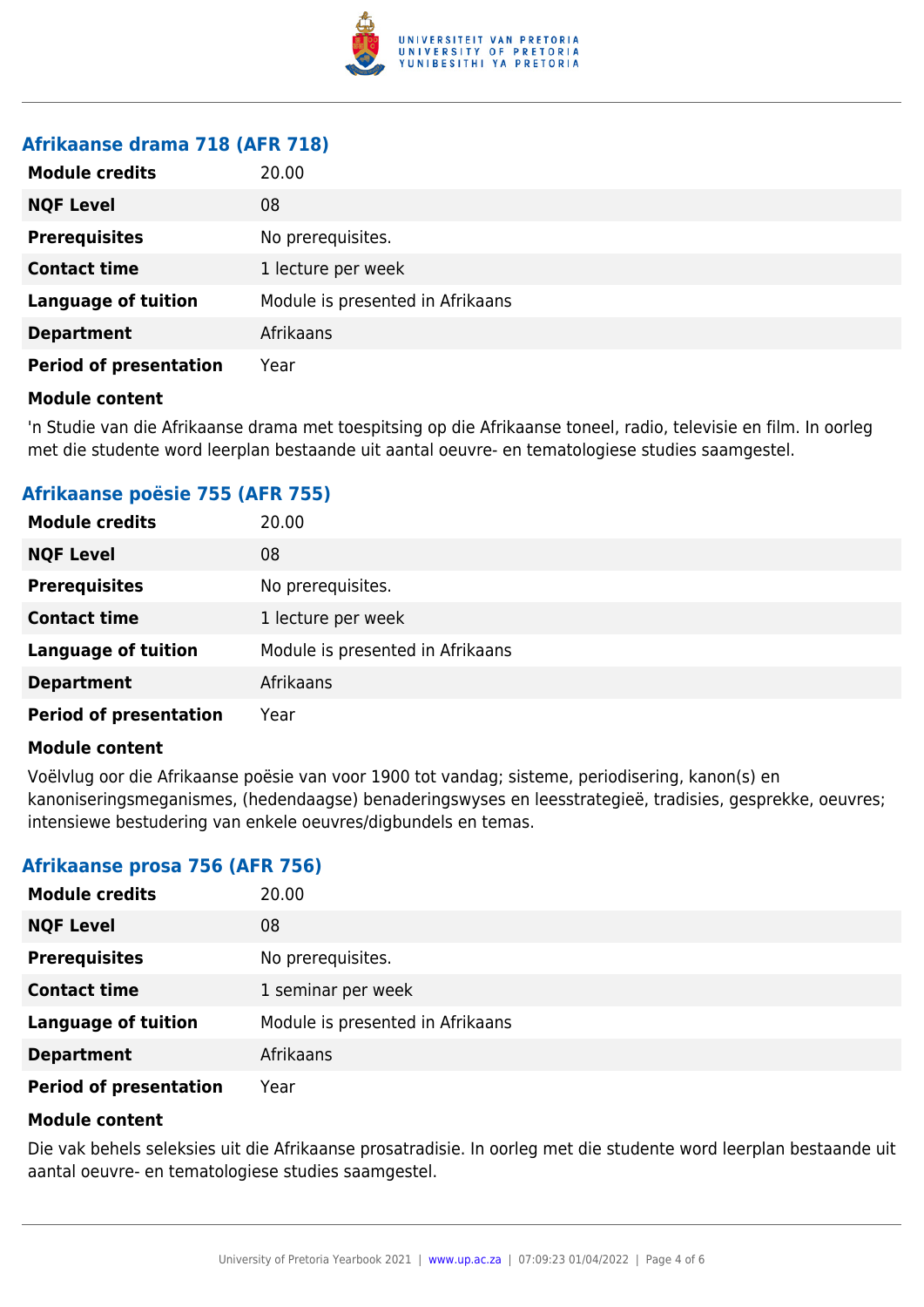

### **Nederlandse letterkunde 775 (AFR 775)**

| <b>Module credits</b>         | 20.00                            |
|-------------------------------|----------------------------------|
| <b>NQF Level</b>              | 08                               |
| <b>Prerequisites</b>          | No prerequisites.                |
| <b>Contact time</b>           | 2 lectures per week              |
| <b>Language of tuition</b>    | Module is presented in Afrikaans |
| <b>Department</b>             | Afrikaans                        |
| <b>Period of presentation</b> | Year                             |
| <b>Module content</b>         |                                  |

Kulturele agtergrond van die Lae Lande; oorsig oor die Nederlandse en Vlaamse prosa en poësie.

# **Introduction to linguistics 710 (LCC 710)**

| <b>Module credits</b>         | 20.00                          |
|-------------------------------|--------------------------------|
| <b>NQF Level</b>              | 08                             |
| <b>Prerequisites</b>          | No prerequisites.              |
| <b>Contact time</b>           | 2 lectures per week            |
| <b>Language of tuition</b>    | Module is presented in English |
| <b>Department</b>             | Afrikaans                      |
| <b>Period of presentation</b> | Year                           |

#### **Module content**

The nature of human language, language knowledge, grammatical and pragmatic competence; language use, language acquisition and language change; components of grammar; analytical and descriptive concepts and techniques.

# **Introduction to literary theory 727 (LCC 727)**

| <b>Module credits</b>         | 20.00                          |
|-------------------------------|--------------------------------|
| <b>NQF Level</b>              | 08                             |
| <b>Prerequisites</b>          | No prerequisites.              |
| <b>Contact time</b>           | 1 lecture per week             |
| <b>Language of tuition</b>    | Module is presented in English |
| <b>Department</b>             | Afrikaans                      |
| <b>Period of presentation</b> | Year                           |